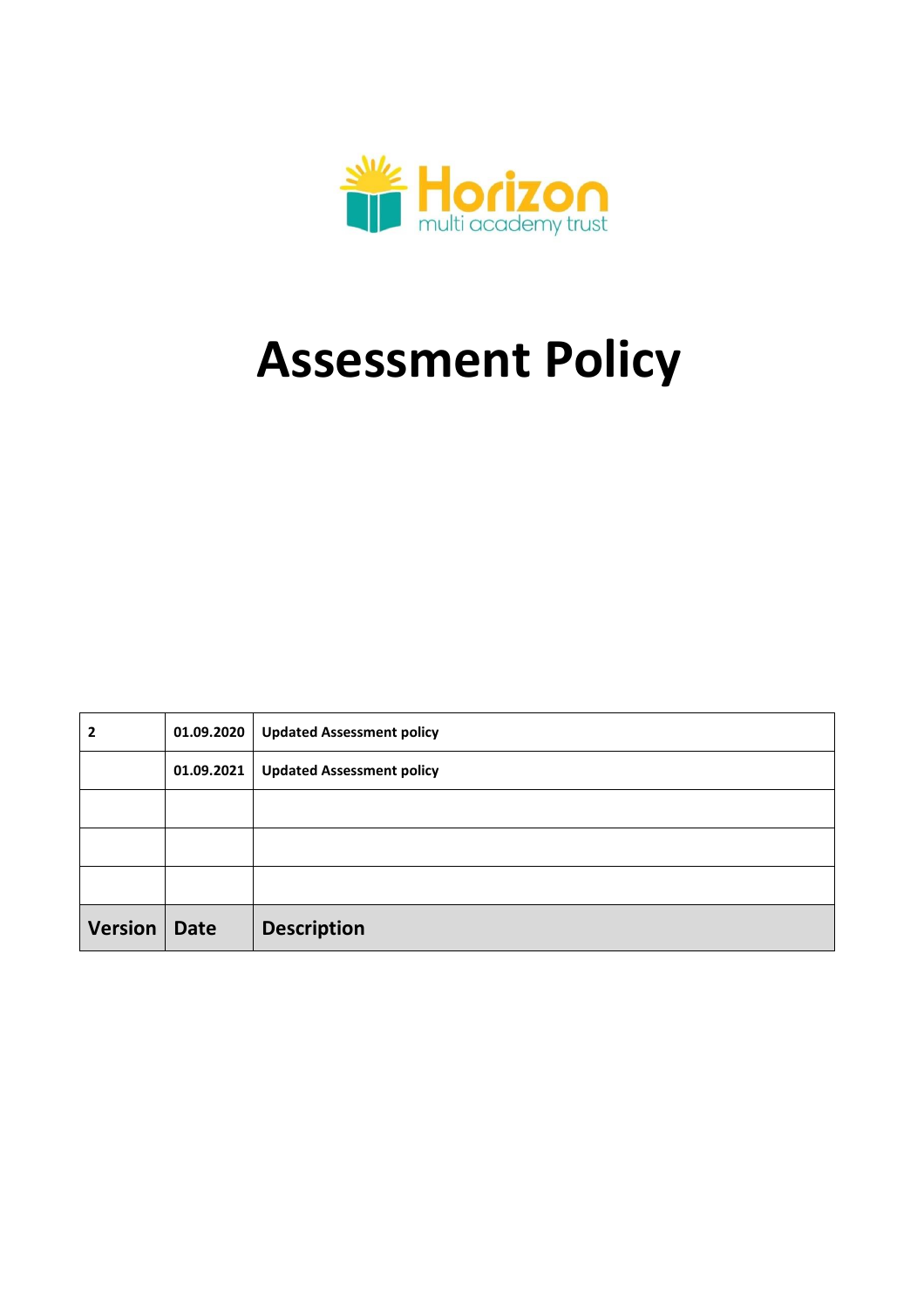## **1. Aims**

This policy aims to:

- Provide clear guidelines on the approach to summative assessment and reporting for schools within the Horizon Multi-Academy Trust (MAT).
- Establish a consistent and coherent approach to recording summative assessment outcomes and reporting to the Central MAT Office.

# **2. Legislation and guidance**

Since the removal of National Curriculum levels in 2014, schools have been free to develop their own approaches to assessment.

This policy refers to the recommendations in th[e Final Report of the Commission on Assessment without Levels.](https://www.gov.uk/government/uploads/system/uploads/attachment_data/file/483058/Commission_on_Assessment_Without_Levels_-_report.pdf)

It also refers to statutory reporting requirements set out in the Education (Pupil Information) (England) Regulations [2005: schedule 1.](http://www.legislation.gov.uk/uksi/2005/1437/schedule/1/made)

# **3. Principles of assessment**

This policy supports the MAT's ethos of 'Earned Autonomy' by establishing a core set of assessments to be reported to the CEO and Trust Board three times per year, whilst allowing flexibility in how schools come to these assessments.

This policy is for the recording and reporting of summative assessments. Formative Assessment practices are carried out entirely in line with the individual policy of each school.

In utilising a common approach to recording assessments, the Trust is mindful of its commitment to not add unnecessarily to teacher workload.

Summative assessment is to describe pupil attainment and comparatively evaluate the performance of individual pupils and pupil attribute groups both within individual schools and across the trust. Such evaluations will be used to allocate resources and, where beneficial, support to weaker cohorts.

Assessments will be robust and thorough and allow the identification of pivotal pupils within schools to ensure no pupil is coasting in their learning journey. As a Trust, we will be aspirational for all of our children. It will also identify any pupils who are not accessing their year group's curriculum.

# **4. Assessment approaches**

Horizon MAT views assessment as an integral part of teaching and learning, inextricably linked to our curriculum.

We use three broad overarching forms of assessment: day-to-day in-school formative assessment, in-school summative assessment and nationally standardised summative assessment.

Horizon schools support the cogent principles that any assessment data produced must serve a purpose and impact on pupils' learning, and that data should be collected once and used in multiple ways to avoid unnecessary workload for staff.

#### **4.1 In-school formative assessment**

Effective in-school formative assessment enables:

- **Teachers** to identify how pupils are performing on a continuing basis and to use this information to provide appropriate support or extension, evaluate teaching and plan future lessons
- **Pupils** to measure their knowledge and understanding against learning objectives, and identify areas in which they need to improve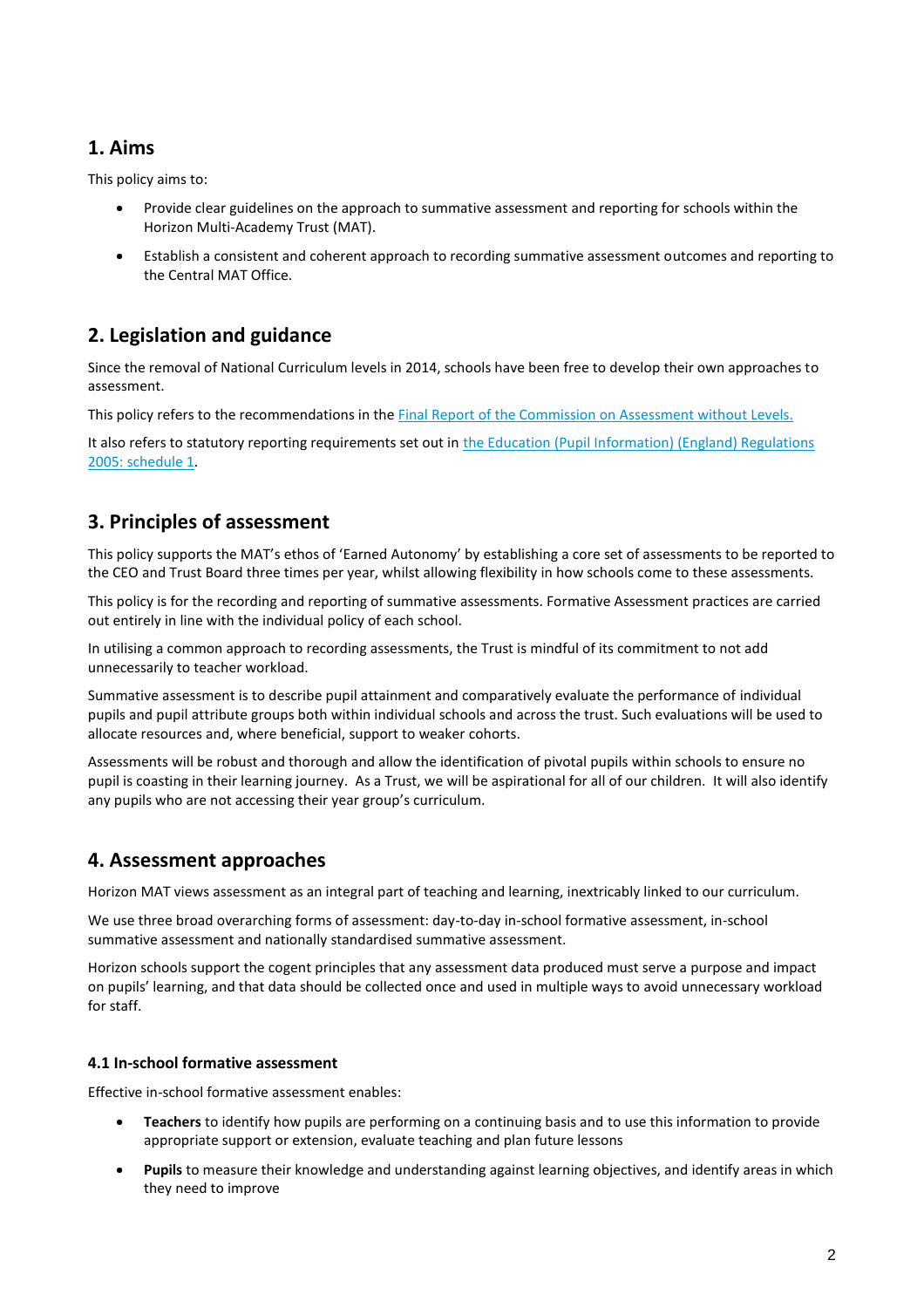#### **4.2 In-school summative assessment**

Effective in-school summative assessment enables:

- **School leaders** to monitor the performance of pupil cohorts, identify where interventions may be required, and work with teachers to ensure pupils are supported to achieve sufficient progress and attainment
- **Teachers** to evaluate learning at the end of a unit or period and the impact of their own teaching
- **Parents** to stay informed about the achievement, progress and wider outcomes of their child across a period

Assessments will take two interlinked forms:

**Teacher assessment** will utilise internal assessment processes, which will vary between schools, to judge where a pupil is attaining in their classwork in relation to what might be expected of a pupil at that point in their school journey.

**Standardised testing** will use commercially produced and nationally standardised tests in reading and maths in order to compare the attainment of our pupils with those nationally as well as to promote alignment of teacher judgements across and within the different schools of the trust.

*It is imperative that standardised tests are delivered in a standardised manner, and as such schools must ensure that test conditions as described in the teachers' guide supplied by the commercial provider of tests is adhered to.* 

Schools may use the results of either of these assessments to identify and tackle gaps in pupil learning, and consider how each pupil's learning interacts with their classroom performance.

#### **4.3 Nationally standardised summative assessment**

Nationally standardised summative assessment enables:

- **School leaders** to monitor the performance of pupil cohorts, identify where interventions may be required, and work with teachers to ensure pupils are supported to achieve sufficient progress and attainment
- **Teachers** to understand national expectations and assess their own performance in the broader national context
- **Pupils and parents** to understand how pupils are performing in comparison to pupils nationally

Nationally standardised summative assessments include:

- Early Years Foundation Stage (EYFS) profile at the end of reception
- Phonics screening check in year 1
- National Curriculum tests and teacher assessments at the end of Key Stage 1 (year 2) and Key Stage 2 (year 6)

## **5. Collecting and using data**

#### **5.1 Parameters**

Schools will enter assessments onto the school's management information system (SIMs) at the end of each of the autumn, spring and summer terms.

For all pupils above EYFS, a teacher assessment will be entered at the end of each term for reading, writing and mathematics. At the end of the academic year a standardized test score will also be recorded for reading and mathematics and entered onto the Arbor MIS system.

Teachers will use the Trust Exemplification materials or exemplars from No More Marking to support their shared understanding of the quality of writing which represents ARE and GDS.

#### **5.2 Interpretation of data**

Standardised tests allow us to draw conclusions about how our pupils are performing in relation to their peers nationally, and to compare different cohorts of pupils. Care must be taken when drawing conclusions however: on the individual level they can suggest unreliable conclusions since pupils may over or under perform on the test. Where a pupil's test score and teacher assessed attainment level are not in line, this discrepancy should form the basis of a discussion to examine the reasons for this.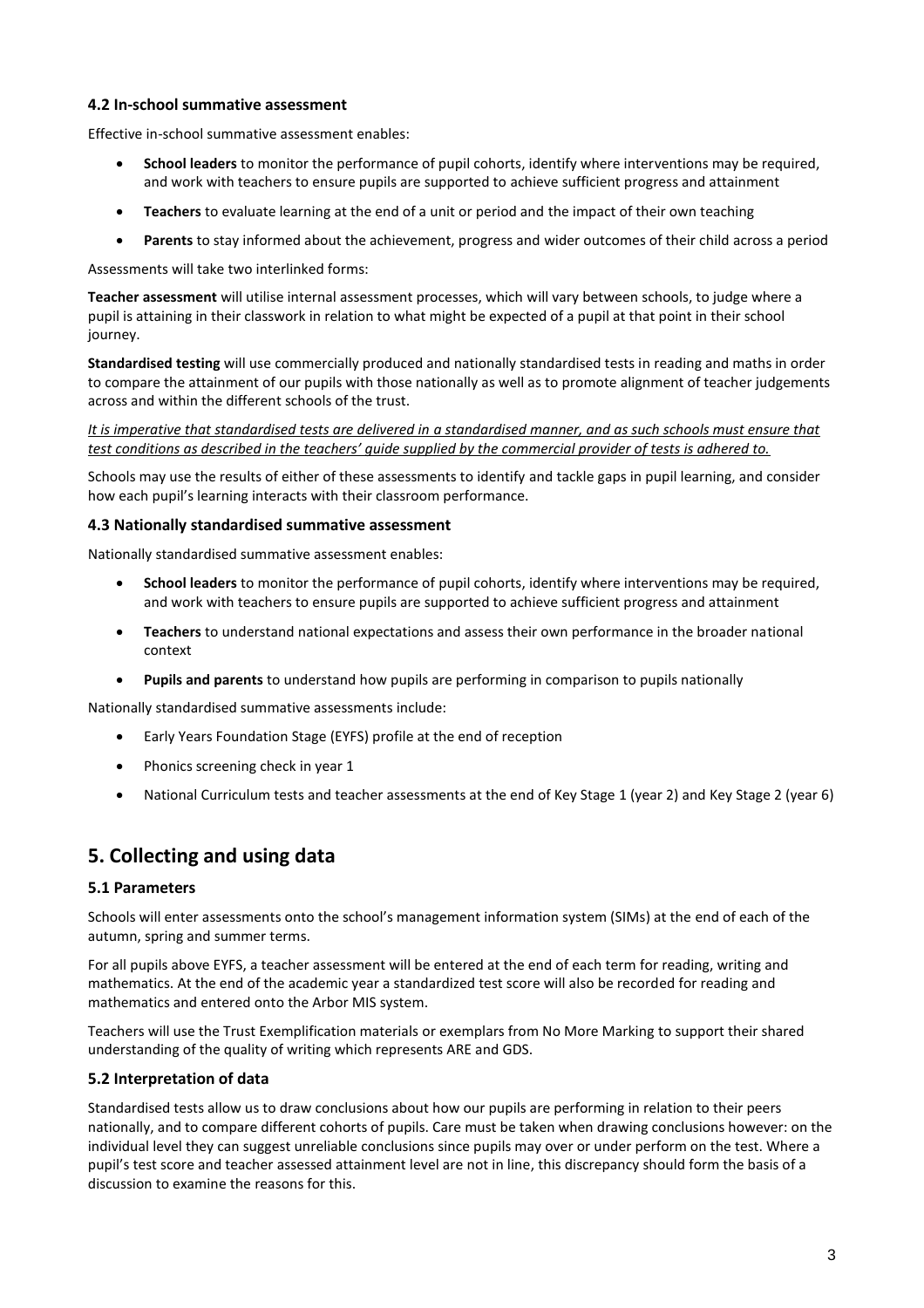When looking at the performance of groups of pupils, care should be taken to avoid over interpret instances where trends or conclusions are based on small groups. In such instances, disparity between the performance of the pupil attribute group and the general cohort may better prompt discussion than describe firm conclusions about the performance of a school.

#### **5.2 Levels of assessment**

Schools will choose a minimum of three and a maximum of five of the following levels of possible assessment, each defined in relation to the attainment that might be typically expected of a pupil at that stage in their learning. In years 1- 5 schools will use the five levels of assessment and in EYFS the schools use 3 levels, they include B, WTS and ARE. Each level will be represented on Arbor through the letter in brackets following it, and defined as follows:

BELOW (B)

The pupil is generally working below the curriculum relevant for their year group.

WORKING TOWARDS (WTS)

The pupil is working within the curriculum relevant for their year group, but generally requires support in accessing those objectives.

#### AGE RELATED EXPECTATION (ARE)

The pupil generally achieves their age appropriate curriculum without support in addition to that afforded to all pupils.

#### AGE RELATED EXPECTATION PLUS (ARE+)

The pupil demonstrates sound understanding of all objectives covered within the curriculum relevant to their year group and works very independently. They show the capacity to operate at greater depth within the expected standard.

GREATER DEPTH (GDS)

The pupil applies their learning to different contexts, including other areas of the curriculum. They are able to reason using their knowledge, explain what they are doing and why, and teach others what they have learned. Their writing is lifted by their control and range of the language and punctuation used.

Each grade is to be allocated on the basis of how well a teacher judges the pupil has performed in classwork across the term. The judgement is not made against end of year expectations, but against the general expectations that have been asked of the pupil in the year to date.

#### **5.3 Pupils working below their year group curriculum**

Where pupils are assessed as (B)elow, these pupils should be placed on the School's Special Educational Needs (SEN) Register as they must, by definition, have "a significantly greater difficulty in learning than the majority of others of the same age". Schools must therefore "use their best endeavours to make sure that a child with SEN gets the support they need."

Whilst a pupil assessed as (B)elow will be recorded as such on the data systems that form each school's summative assessment system, schools will be expected to have additional information on such pupils so that they can identify broadly which year group curriculum the pupil is accessing. In this way such pupils are assessed in line with other pupils, with a focus on what general level the pupil has achieved as opposed to what they cannot yet access.

For pupils operating below key stage 1 but engaged in subject-specific learning, schools must record the pupil's level of attainment using standards 1-4 as defined in the Department for Education document [https://www.gov.uk/government/publications/pre-key-stage-1-standards.](https://www.gov.uk/government/publications/pre-key-stage-1-standards)

#### **5.4 EYFS assessment**

The way in which formative, developmental assessments within the Early Years Framework are made is devolved to individual schools. The Arbor system has capacity for tracking and recording development stages within each strand, and schools may wish to use this.

During the autumn and spring terms schools will report on Literacy and maths, recording this on Arbor. At the end of summer term, schools will record on Arbor summative assessments against each of the strands and against the Early Learning Goals (ELGs).

The Trust will collect summative assessments in the areas of learning which relate to reading, writing, number and shapes, space and measures.

#### **5.4-EYFS**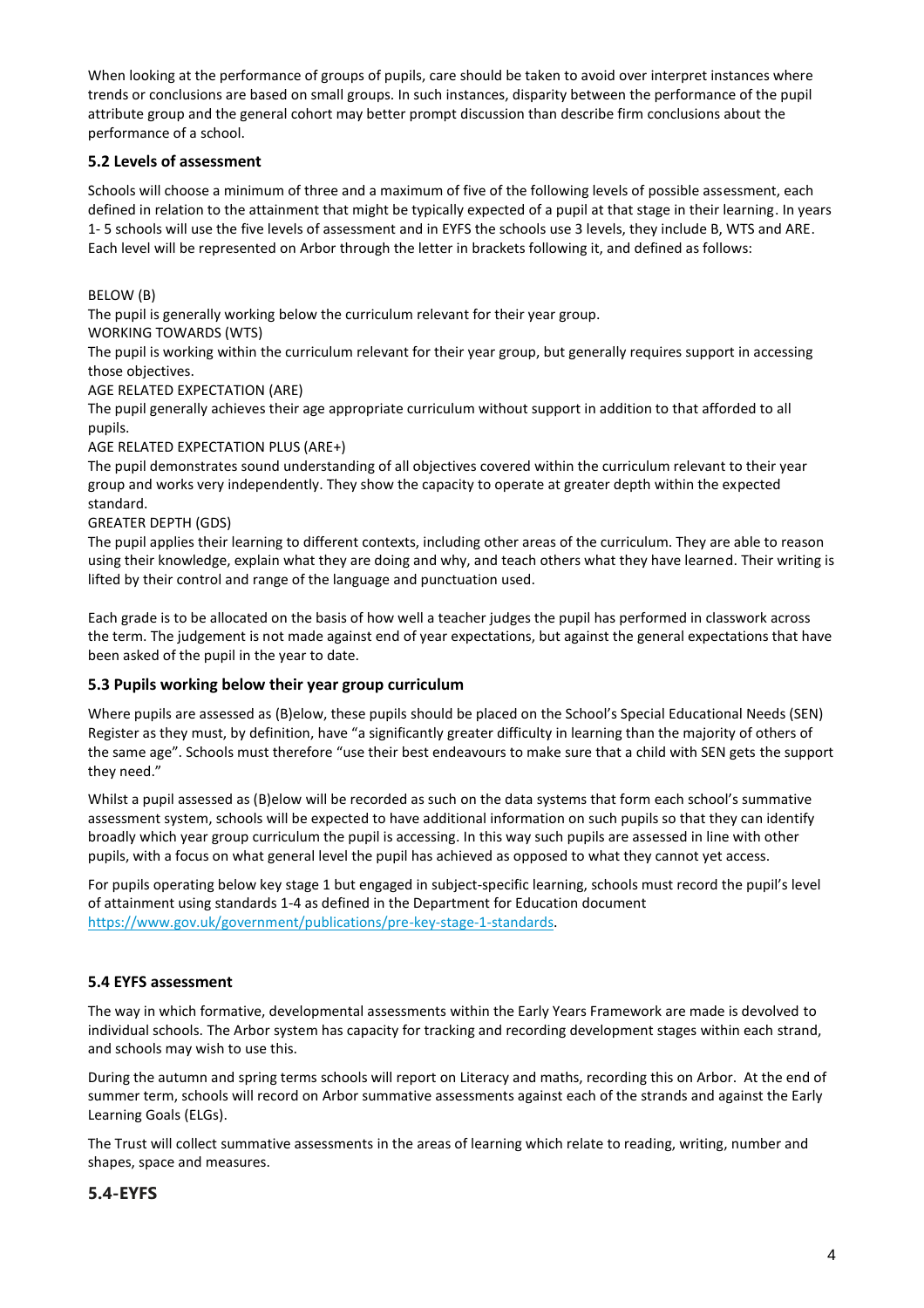As we are using Development matters for most of the year it will only be Literacy and Maths because it isn't broken down further. It will be broken down for the ELG.

#### **5.5 Reporting to the Trust Board**

Whichever levels each school decides to assess against, all such data will be compiled into a MAT level report using the following collated levels of assessment:

Below Age Related Expectations

Age Related Expectations

Greater Depth within the Age Related Expectation

#### **5.6 Dates**

In order to meet these requirements, schools will administer their standardised assessments(SATs at the end of the year in time to leave two weeks for tests to be marked and for data to be input to the system For, the academic year 2021/22 this means the following dates are relevant:

Data must be entered onto Arbor by the last day of Monday of the term to facilitate the whole MAT report which will be considered by the Trust board at the start of the next term.

| <b>Year Group</b> | Subject                                                            | Time of year                                                                      |  |  |
|-------------------|--------------------------------------------------------------------|-----------------------------------------------------------------------------------|--|--|
| Year 1            | Reading tests                                                      | Summer term – tests to be carried out during the week ending $27th$<br>June.      |  |  |
|                   | <b>Mathematics tests</b>                                           |                                                                                   |  |  |
| Year 2            | Reading tests                                                      | Assessment week in the spring term-children to take the year 2 2019<br>SAT papers |  |  |
|                   | <b>Mathematics tests</b>                                           |                                                                                   |  |  |
| Year 3 to 5       | Reading test                                                       | Summer term – tests to be carried out during the week ending $27th$<br>June.      |  |  |
|                   | Mathematics tests - two<br>reasoning and one<br>arithmetic booklet |                                                                                   |  |  |
| Year 6            | Reading test                                                       | Assessment week in the spring term-children to take the year 6 2019<br>SAT papers |  |  |
|                   | Mathematics tests - two<br>reasoning and one<br>arithmetic booklet |                                                                                   |  |  |

## **6. Moderation**

Exemplar material for the assessment of writing is available which gives examples of the quality of writing that can be expected from a middle performing pupil within ARE and GDS bands at each stage in their development, and schools should refer to this when making their assessments.

Schools will form into year group clusters to carry out moderation of work across the Trust schools. Each year group will be facilitated by one of the Trust Headteachers, who will collate the sample of evidence for the teachers and set up the meeting.